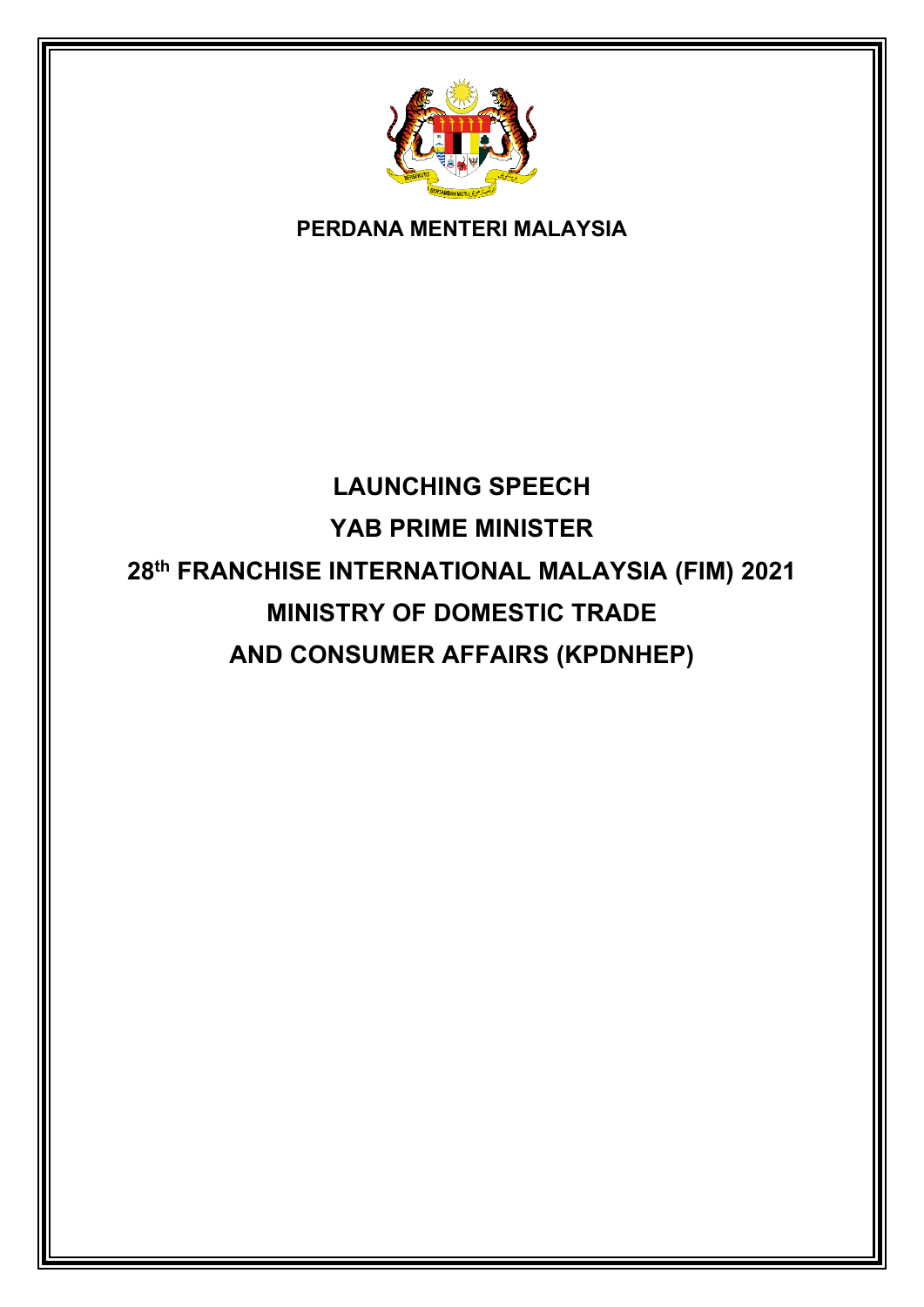## **BISMILLAHIRRAHMAANIRRAHIM**

## **1. YANG BERHORMAT DATO' SRI ALEXANDER NANTA LINGGI**

Minister of Domestic Trade and Consumer Affairs

## **2. YANG BERHORMAT DATO' ROSOL WAHID**

Deputy Minister of Domestic Trade and Consumer Affairs

## **3. YANG BERBAHAGIA DATUK SERI HASNOL ZAM ZAM BIN AHMAD**

Secretary General Ministry of Domestic Trade and Consumer Affairs

# **4. YANG BERBAHAGIA DATUK DR. RADZALI BIN HASSAN**

Chairman of the Malaysian Franchise Association (MFA)

#### **Dearest Keluarga Malaysia, ladies and gentlemen,**

Assalamualaikum Warahmatullahi Wabarakatuh and Salam Keluarga Malaysia.

1. Alhamdulillah we are here together, through this virtual event to celebrate the launching of the **28th Franchise International Malaysia (FIM) 2021 Virtual Exhibition and Conference,** with its theme, **'Towards Digitalized Franchising'.**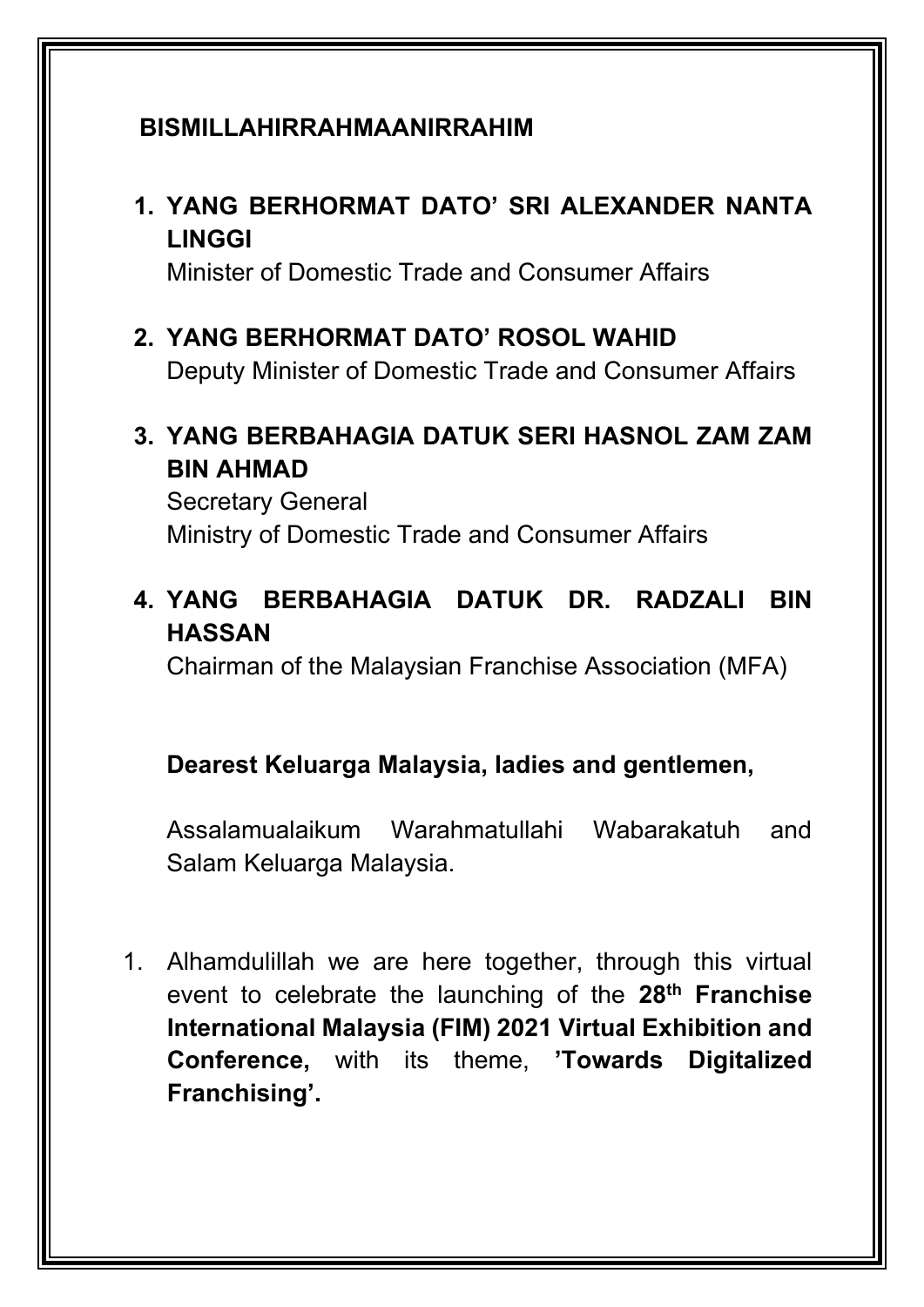- 2. This is the second time that FIM is held in digital format. The first one was last year on October 2020. This virtual event is one of many examples on how we must never stand idle in facing challenges. They must be dealt with, by swiftly adapting to new norms.
- 3. For this reason, I would like to congratulate the Ministry of Domestic Trade and Consumer Affairs (MDTCA) as the caretaker for the franchise industry in Malaysia and the Malaysian Franchise Association (MFA) for their efforts in making FIM2021 a success.
- 4. As many would have noticed, I was the Minister of Domestic Trade, Cooperatives and Consumerism from 2009 to 2013. Inevitably, franchise industry and this event has a very special meaning to me.

# **I. INTERNATIONALIZATION OF FRANCHISE MALAYSIA**

- 5. Franchising today has grown to be a significant force that propels the internationalization of businesses. The resultant higher value created from this dealing has profited business communities internationally.
- 6. In the light of this, FIM has been an annual event since 1994, with aims of bringing the local and overseas franchising communities together. This include franchisors, franchisees, franchise experts, as well as the would-be franchisors and franchisees.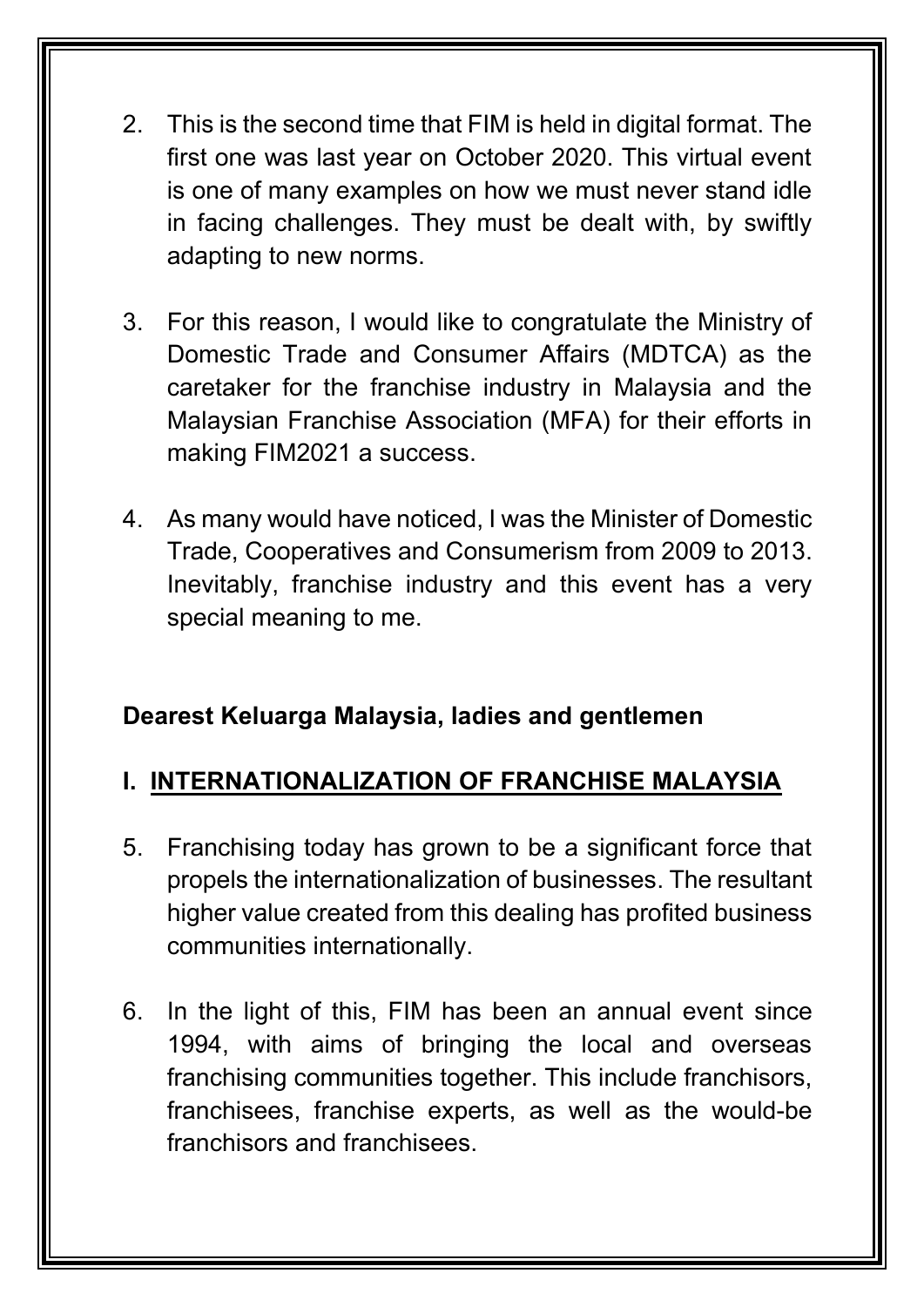- 7. Indeed, FIM provides opportunities to all, especially Franchise Malaysia to grow and to familiarise with international business discussions in expanding globally. It serves as an important practice ground for local franchisors and franchisees to learn and to train themselves in the art of marketing and negotiation.
- 8. Today, FIM has become one of the focus of the Malaysian Government in increasing the number of exports of our home-grown products and services.
- 9. Since 1994, Franchise Malaysia brands had shown its resilience in facing global economic challenges, by providing quality products and services. As a result, more and more of our franchise had captured the interest of wider international market.
- 10. Looking back to the achievements of franchises throughout 11<sup>th</sup> Malaysia Plan (2016-2020), a total of 391 new Malaysia franchise outlets had been opened globally.
- 11. This was achieved through the implementation of Enhanced Franchise Development Program (EFDP) in collaboration with KPDNHEP, MFA, Economic Planning Unit (EPU) and Malaysian External Trade Development Corporation (MATRADE).

# **II. MALAYSIA AS INTERNATIONAL FRANCHISE HUB**

12. Malaysia has always adapted into pro-franchise policy and welcome franchisors globally to do businesses in Malaysia. This is in line with our aim to establish Malaysia as the franchise hub for ASEAN.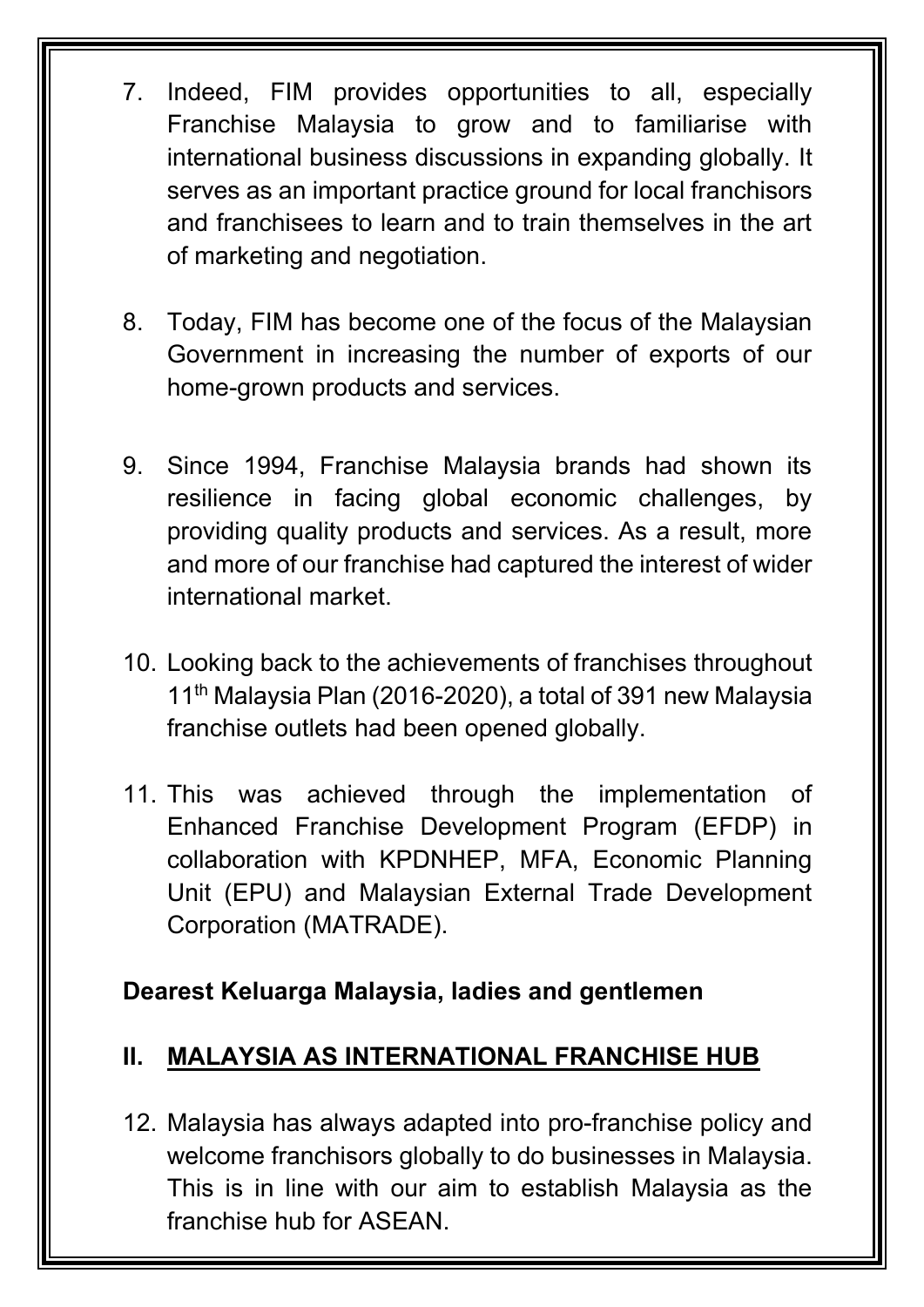- 13. We believe that a healthy growth of the franchise businesses will help prosper and benefiting the nation, entrepreneurs, consumers, bankers, support services, and the whole Malaysian society at large.
- 14. Within that policy framework, programs aimed at young entrepreneurs in gaining fair access to resources, have been put in place. This is achievable through grants offered by the government via Micro and Affordable Franchise Development Program.
- 15. Under this program, new business owners being offered matching grants, whereas full grants is for the franchise owners to expand for more business opportunities.
- 16. These are some of the initiatives to revitalise economic growth under the 12<sup>th</sup> Malaysia Plan, in achieving the goal of *Keluarga Malaysia –* **A Prosperous, Inclusive, Sustainable Malaysia** as outlined.
- 17. Thus, we are extending our invitation to foreign franchising communities to make this country as your hub in establishing your central facilities for Southeast Asian region, as well as launching your businesses throughout the East Asian countries. You will find that Malaysia's enabling business environment and the pro-business government is an excellent choice for your investments.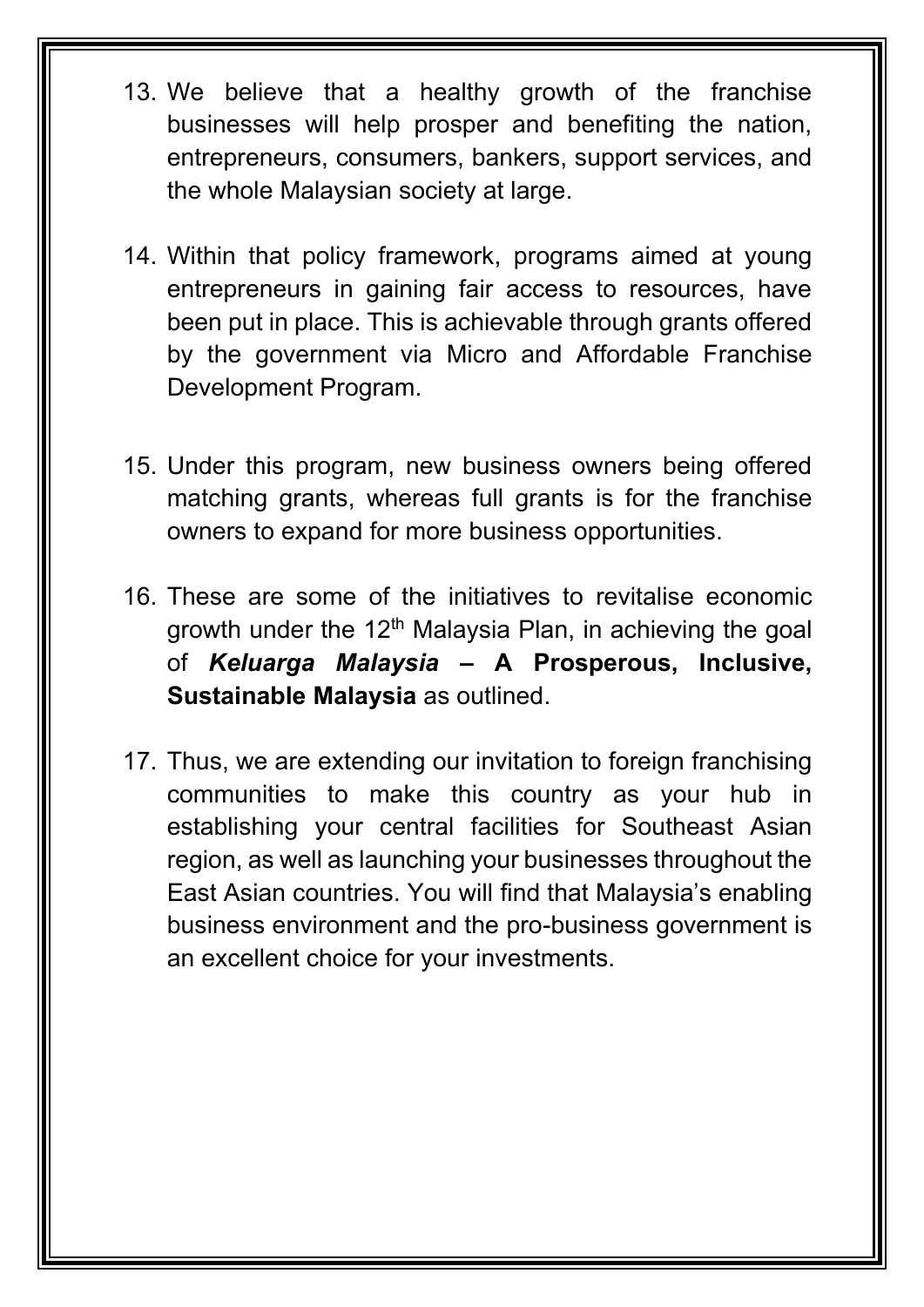## **III. ACHIEVEMENTS AND WAY FORWARD**

- 18. In the year 2019, franchise industry in Malaysia has recorded a total sale of RM13.3 billion, which was 19.1% increase compared to previous year total sale of RM11.16 billion. For the year of 2019 alone, franchise industry has provided more than 80,000 jobs with estimated contribution of RM1.4 billion wages.
- 19. As for financial year 2020, approximately RM5.2 billion sales has been recorded. We are positive that the final sales figure this year would reach RM13 billion, judging from the inherent strength of this industry despite the pandemic.
- 20. In the next five years, concerted effort from various agencies and industry players are needed to revitalise the momentum.
- 21. In achieving this, government had allocated RM10 million to KPDNHEP to continue with the implementation of EFDP. This is for the purpose of training local franchise businesses in the international franchise management and practices, business matching and trade missions, as well as reimbursable of export costs.
- 22. At the same time, the effort under Micro and Affordable Franchise Development Program shall bear fruit by end of this year, where micro franchisees will begin their businesses. Government remains committed in supporting the growth of franchise industry through various initiatives under KPDNHEP.